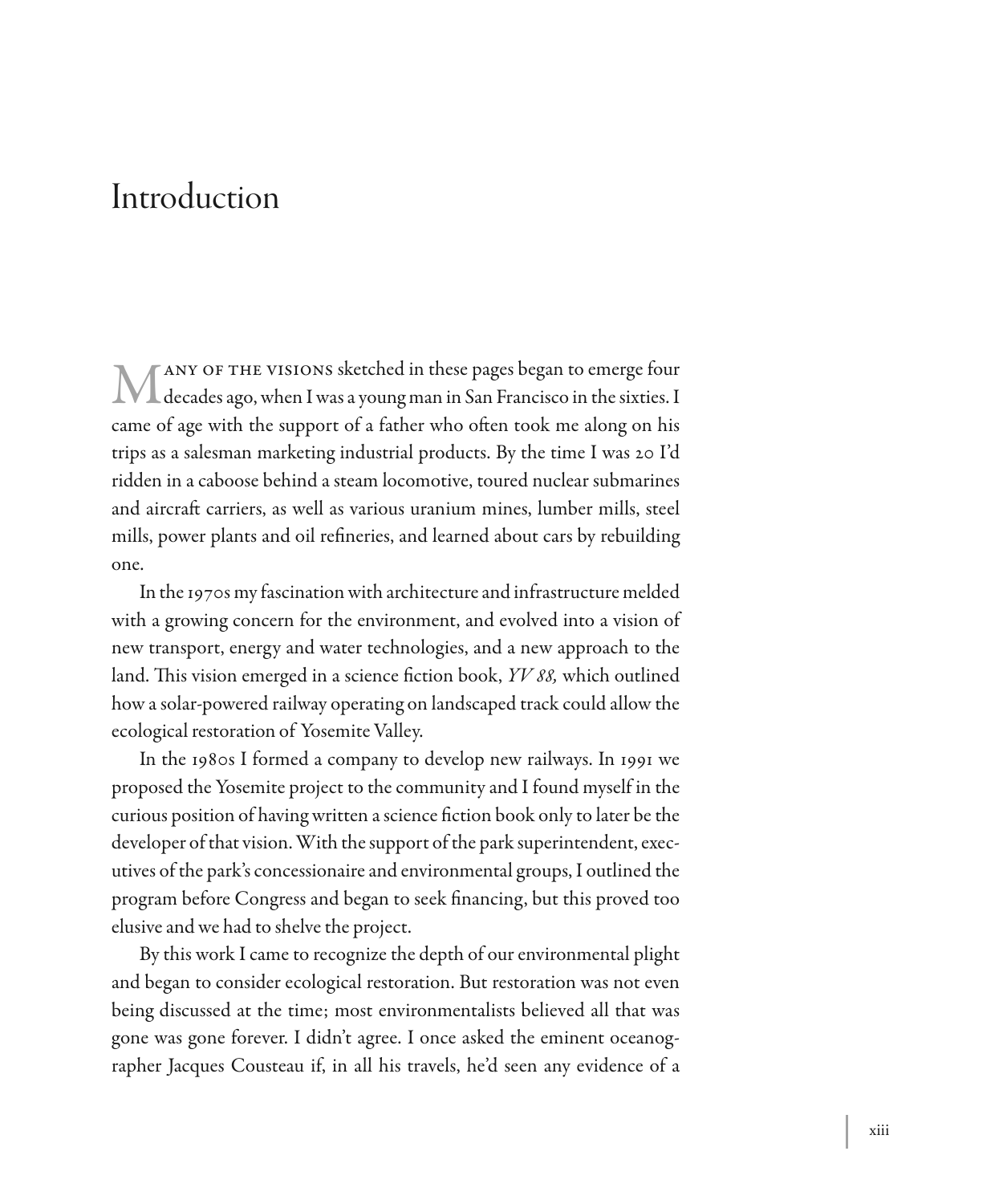civilization that had recognized it was destroying its ecological foundation and then restored it. Hesaid no, but then added, with a wry smile, that if it was ever to happen it would happen now.

That was 28 years ago and the turning point occurred not long after that conversation. The first restoration projects began to appear in the news. Initially they were tiny efforts, a pond or a stretch of a creek, but soon the scope expanded dramatically. The significance of restoration is underscored by Jared Diamond who, in his recent book Collapse: How Societies Choose to Fail or Succeed, cites ample evidence for how environmental changes effectively set the stage for the economic collapse of one civilization after another. Today restoration is a global effort, often involving major regional initiatives measuring in the billions of dollars. This has never happened before.

There were other turning points in the early eighties. Railroads awoke from a long sleep, in the form of a new trolley line in San Diego and growth in rail freight traffic, and the first 100 percent solar-powered homes began to appear in the backwoods of the US. These trends would prove to have profound implications.

All three trends, as well as parallel events in other fields such as organic farming and electric cars and high efficiency appliances, confirmed my belief that we could have ample energy and a high quality of life without continuing to transform the planet into a machine. I knew there need be no link between our quality of life and the destruction of earth, as if our seeming success and ecological health were mutually exclusive.

We are now entering a period when two major issues are likely to dominate our attention for some time: the decline of oil and the rise in the planet's temperature. if we do nothing to alter our course these two trends will, to varying degrees in various places, contribute to conflicts, starvation, disease and economic collapse. The causes behind these issues are not a result of normal events in the course of civilization's evolution, but of our use of extraordinary and unsustainable technologies over the last two centuries, and our inability to fully grasp the unprecedented magnitude of our numbersand our power.

We must recognize the uniqueness of our time. Modern civilization, beginning with the railway in the 1850s, is wholly unprecedented. While we may see similarities in human behavior and politics with long-gone civ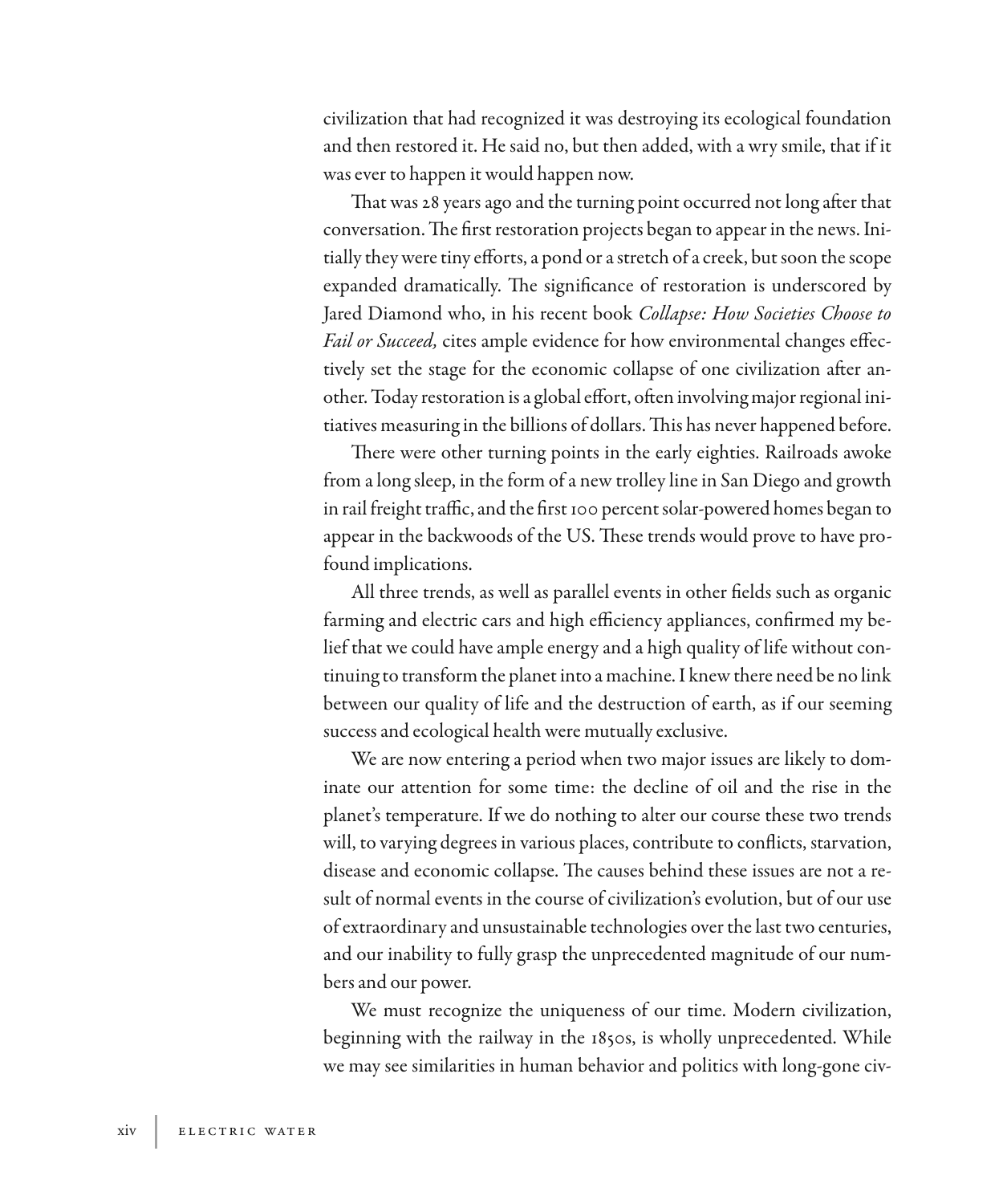ilizations, there is little similarity in our capabilities, achievements and potentials.

Today I see well-established trends pointing to a world where cities not only rely on the sun, but where the wild may be as close as the nearest shoreline, forest or grassland; where everyone would have equal access to mobility, healthful food, ample energy and pure water, and no one's life, nor that of the earth, would be compromised by anyone's use of any resources.

I do not see a bleak future. I've been accused of being a Pollyanna because I don't share the prevailing and often cynical visions of our future. I do see many potential horrors that *could* occur, and many that are likely to occur. But outside Hollywood there's no future in horror.

I turned away from such notions to focus on the visions I saw, reinforced by the ideals of millions of people all over the world who shared my feeling that modern life had to be transformed, not just fixed. These individuals now represent groups numbering in the millions, and they are focused on all manner of environmental, cultural and technological concerns. This spontaneous arising of citizens as activists and entrepreneurs has been a source of faith, sustaining me through many lean years.

I've witnessed this grassroots movement over four decades, following countless innovations in land restoration,energy, water, transportation and several other fields. I've also witnessed a denial of these realities by mass media and major institutions. To this day I find many popular debates persist as if solar power were not the fastest growing source of energy in the world, as if railways were not being expanded all over the world, and as if ecological restoration, organic farming and a raft of other trends were mere fantasies. Intelligent people have told me these things were not happening because the media or the president would have told them. They do not see a revolution happening all around them because it isn't being televised.

The vision I've been given has been sustained by faith in people, and their faith in me, and it has been informed by knowledge of basic infrastructure. I have long been a student of infrastructure, not just the technology of transport, energy or water, but the culture, economics and experience of it all. Major changes in energy, water or transportation—changes that will leave existing energy sources behind and may result in ameliorating if not reversing global warming—are tangible possibilities involving real technolo